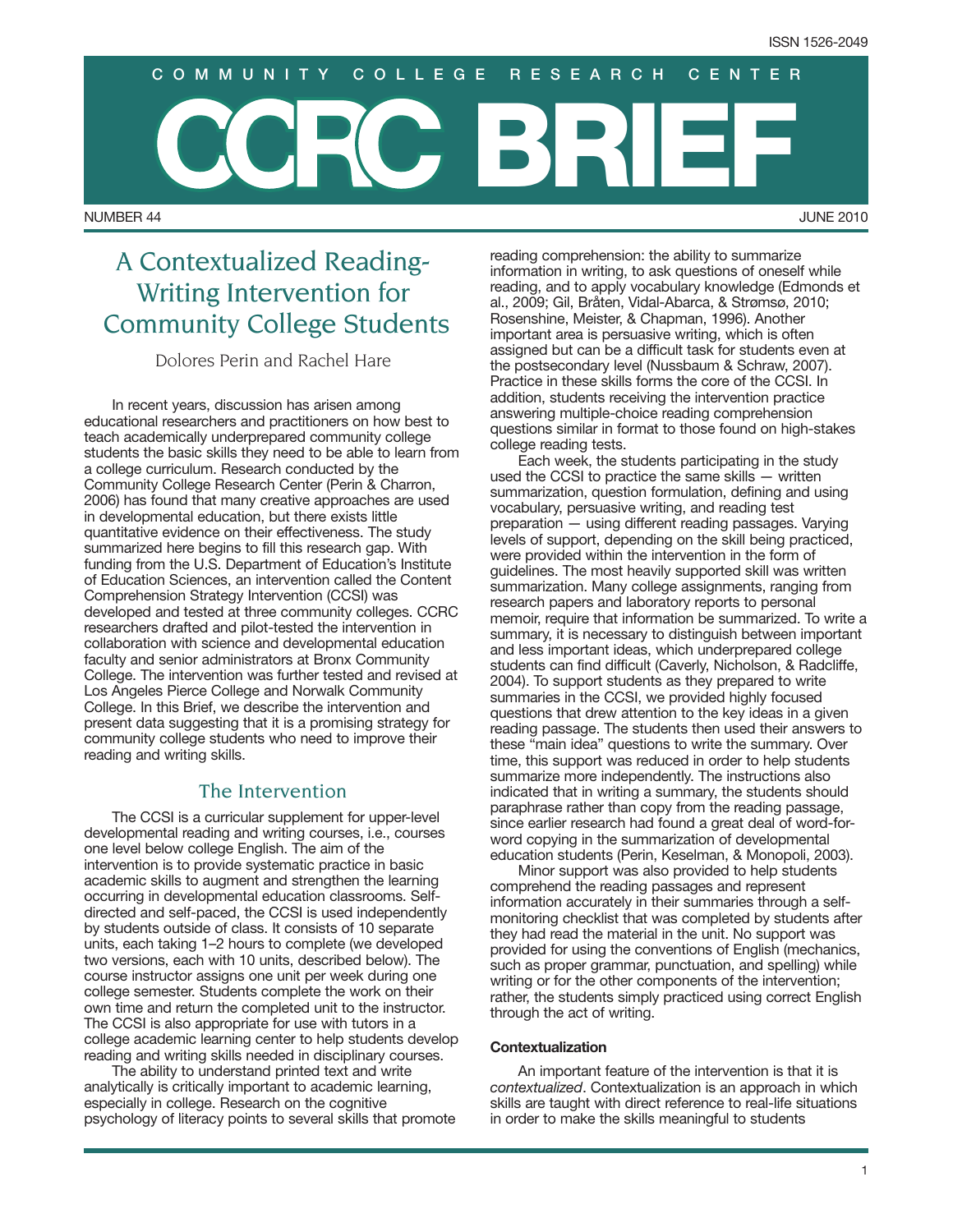(Johnson, 2002). Instead of teaching reading and writing skills in the abstract, contextualized literacy instruction focuses on "authentic content." The guiding assumption is that skills learned through contextualized instruction are more likely to transfer beyond the course in which they are taught. According to this theory, such transfer would result from the similarity between the contexts of learning and eventual application as well as from increased student motivation.

Two sets of intervention units were developed, one contextualized and one not. The first set was contextualized in biology, authentic content in that many community college students must pass a science course to earn a degree. We selected biology because a large number of students, including many who aspire to health careers, fail this subject, in part because they have difficulty with the reading requirements. The biology units were anchored in five topics, all from anatomy and physiology: matter and energy, atoms, the heart, blood, and respiratory system functions. Each topic was used for a set of two units: the first unit in each pair used easier text in order to help students develop background knowledge, and the second used introductory collegelevel text on the same topic.

The other set of intervention units used a variety of unrelated themes drawn from developmental education textbooks. This set of units used 10 different topics, all on high-interest issues: genetic testing, entrepreneurship, censorship, drug addiction, the social consequences of air conditioning, the social role of news media, cosmetic surgery, the participation of African Americans in baseball, youth hazing, and the founding of Liberia.

Each student used either the biology or the developmental education version of the CCSI throughout the semester. Below, we refer to the biology text as "science" and the developmental education text as "generic." Both sets of units provided practice in the same reading and writing skills and were formatted in exactly the same way; what differed was the subject matter that formed the backdrop of the practice. Thus, every unit, regardless of subject matter, required that students practice summarizing a reading passage, formulating questions, working with vocabulary, writing a persuasive essay, and answering test-prep questions. While the intervention was being developed, Richard Bailey, faculty at Henry Ford Community College, worked with the project staff to conduct telephone interviews with a purposive sample of participants to determine their interpretation of intervention tasks. This information was taken into account during revision of the intervention.

## Data and Methods

#### **Sample**

Six cohorts of community college developmental education students took part in the intervention during the project, which, as mentioned above, involved developing, testing, and retesting several iterations of the intervention. This Brief reports the findings for the final and fully developed version, which we administered to the last cohort, comprised of students attending 16 upper-level developmental reading and English courses at Los Angeles Pierce College and Norwalk Community College. pre- and post-tests. Thirty-four percent of the students in the sample were of Hispanic background, 21 percent were The cohort consisted of 369 students, but we confined our data analysis to the 246 students who completed both the

White, and 20 percent were Black. Fifty-five percent were female, 60 percent were full-time students, 57 percent were aged 19 years or younger, and 67 percent had not taken prior remedial courses.

#### **Measures**

Two instruments were employed to assess the amount of gain associated with the intervention. The first, developed specifically for the project, was the Science Summarization Test, which presented a task closely related to the summarization practice received in the CCSI. During the test, however, the task is presented without the support provided within the intervention in order to assess students' ability to write a summary as in a typical college assignment. Alternate forms A and B of the instrument were developed and counterbalanced at pre- and posttest points to control for text effects.

We scored the students' writing samples on five dimensions: the number of main ideas from the source text that appeared in the summary, the accuracy of information in the summary, word count, the extent to which students paraphrased rather than copied the source text, and the use of writing conventions. A Teachers College faculty member, Stephen Peverly, worked with the project team to identify the main ideas in the source text. The number of main ideas in each student's summary was expressed as a proportion of the number of main ideas in the source text. Accuracy and conventions were measured on a four-point scale, and paraphrasing was scored on a two-point scale. Inter-rater reliabilities for the proportion of main ideas on the alternate forms were high  $(r = .91; r = .94)$ .

Serious academic difficulty was apparent in the writing samples even though the participants were in the upper level of developmental education. Sentence structure was often poor, making it difficult for scorers to determine where sentences began and ended and what the writer had intended to say. Consequently, inter-scorer agreements were somewhat low (accuracy, 52 and 66 percent; conventions, 45 and 57 percent; paraphrasing, 83 and 79 percent; in each case for Form A and for Form B, respectively).

The second instrument was the Nelson-Denny Reading Test (Brown, Fishco, & Hanna, 1993), which we used to assess transfer from the contextualized reading skills practiced in the intervention to general reading ability. This measure, which is frequently administered to college students, is comprised of two subtests: vocabulary and reading comprehension. The scores for the subtests are summed to create a total score, which is then converted to a scaled score  $(M = 200, SD = 25)$ . At the pre-test point we also administered two additional experimental measures, developed in collaboration with Linda Mason, Pennsylvania State University faculty, to assess students' knowledge of and interest in science. These measures served as covariates in the study.

#### **Design**

This was a quasi-experimental study in which faculty who taught 16 upper-level developmental reading and English course sections were recruited by college administrators. Twelve of the 16 course sections were assigned by the college to participate in the intervention (treatment group) and the other four were recruited to take the pre- and post-tests but not participate in the intervention (business-as-usual comparison group). Within each treatment course section students were randomly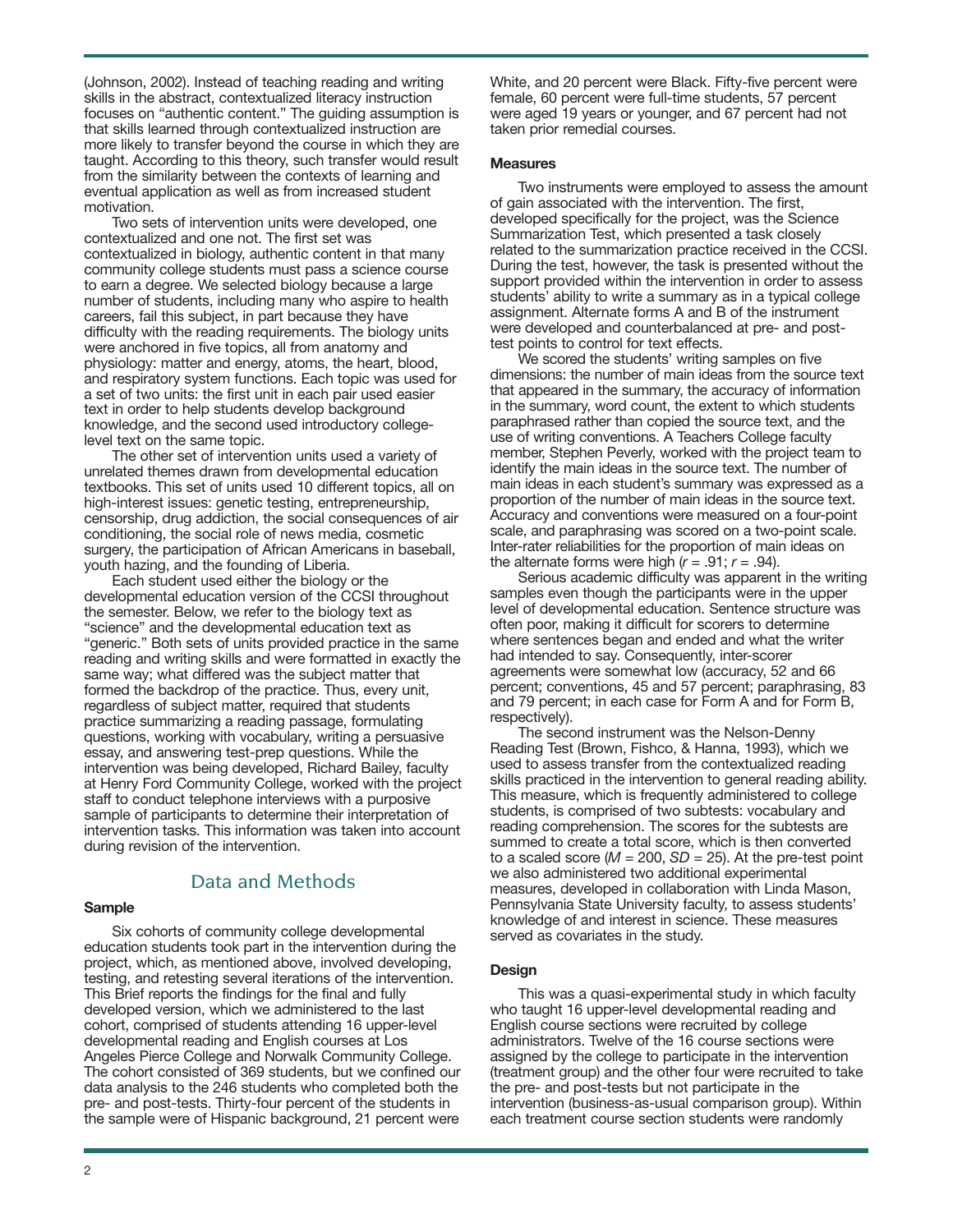assigned by CCRC project staff to use the science or generic version of the intervention. The data reported below are for students who completed both pre- and posttests.

# Findings

The intervention was found to be effective on several variables. An initial series of within-subject *t*-tests indicated that both the science and generic groups showed statistically significant gain in the proportion of main ideas identified on the Science Summarization Test, while the comparison group showed no significant difference on this measure. The science group also showed a significant increase in accuracy and word count from pre- to post-test, but the amount of paraphrasing decreased. The generic and comparison groups showed significant pre-post gain on the Nelson-Denny Test, but the science group did not. Neither the generic nor the comparison group showed statistically significant pre-post differences in accuracy, word count, or paraphrasing. None of the groups showed statistically significant gain in the conventions of writing.

To compare groups on the amount of pre-post gain associated with the use of the CCSI, the post-scores on the Science Summarization Test (the main outcome measure) and the Nelson-Denny Test (the transfer measure) were compared between groups using an analysis of covariance (ANCOVA) that controlled for pretest scores. This method allowed us to account for any pre-existing differences between the treatment and comparison groups. Step 1 of each model adjusted for all background variables (science knowledge, science interest, and student characteristics) found in prescreening to be related to the dependent variable, site of data collection, and pre-test score. Step 2 introduced group status (1 = intervention;  $0 =$  comparison) to determine whether the post-test scores varied by group, controlling for the scores used in Step 1. The regression weights are measures of effect size in predicting standardized post-test scores from intervention, standardized pre-test scores, and background characteristics. The regression weights for the binary group membership variable show the post-test

standardized scores between the two groups, controlling for pre-test standardized scores. Separate analyses were conducted to compare the contextualized science condition to the business-as-usual comparison, the developmental education generic condition to the comparison group, and the science to the generic group. The unadjusted pre- and post-scores are shown in Table 1. All regression analyses for the Science Summarization Test used *z*-scores ( $\dot{M}$  = 0, *SD* = 1) to provide a common metric for interpretation.

On the Science Summarization Test, both the science and generic text groups showed large statistically significant gain compared to the business-as-usual group on the proportion of main ideas that appeared in the written summary (ES =  $0.62$ ,  $p < .01$ ; and ES =  $0.36$ , *p* < .05 respectively). The difference was also statistically significant between the two intervention groups, with the science contextualization group showing greater gain than the generic text group ( $ES = 0.32$ ,  $p < .05$ ). The summaries written by the science group were more accurate than those of the comparison group (ES =  $0.44$ ,  $p < .05$ ), but the generic group did not gain more than the comparison group. The science group's summaries were also more accurate than those of the generic group ( $ES = 0.33$ , *p* < .05). Students in both the science and generic conditions wrote more than the comparison group (ES = 0.70, *p* < .001; ES = 0.62, *p* < .001). However, the gain in word count did not differ between the science and generic groups. On the conventions measure, the gain was similar for the science and comparison groups. The gain on conventions was significantly lower in the generic than the comparison group  $(ES = -0.39, p < .05)$ , and the science and generic groups did not differ in the amount of gain they showed on the conventions measure.

Since the paraphrasing measure on the Science Summarization Test was dichotomous, logistic regression was performed, again using the post-score as the outcome variable, controlling for pre-score (all scores were transformed to *z*-scores). The comparison group showed greater gain on paraphrasing than did the science group. The students in the comparison group were, on average, four times more likely to use their own words rather than copy word for word, controlling for all of the other variables in the model.

|                                   | <b>Total Sample</b> |           |           |           | <b>Science Group</b> |       |                          |                          | Generic Group |           |           |           | <b>Comparison Group</b> |           |                          |           |
|-----------------------------------|---------------------|-----------|-----------|-----------|----------------------|-------|--------------------------|--------------------------|---------------|-----------|-----------|-----------|-------------------------|-----------|--------------------------|-----------|
|                                   | Pre-Test            |           | Post-Test |           | Pre-Test             |       | Post-Test                |                          | Pre-Test      |           | Post-Test |           | Pre-Test                |           | Post-Test                |           |
| Measure                           | М                   | <b>SD</b> | M         | <b>SD</b> | M                    | SD    | M                        | <b>SD</b>                | M             | <b>SD</b> | M         | <b>SD</b> | М                       | <b>SD</b> | M                        | <b>SD</b> |
| Nelson-Denny Reading Test         |                     |           |           |           |                      |       |                          |                          |               |           |           |           |                         |           |                          |           |
| <b>Total Scale Score</b>          | 181.11              | 21.22     | 185.87    | 22.36     | 183.19               | 20.89 | 185.81                   | 21.31                    | 182.09        | 21.55     | 188.19    | 21.85     | 176.06                  | 21.11     | 181.96                   | 24.83     |
| <b>Science Summarization Test</b> |                     |           |           |           |                      |       |                          |                          |               |           |           |           |                         |           |                          |           |
| Proportion of Main Ideas          | 0.39                | 0.18      | 0.46      | 0.23      | 0.41                 | 0.19  | 0.52                     | 0.22                     | 0.40          | 0.19      | 0.48      | 0.22      | 0.33                    | 0.15      | 0.32                     | 0.21      |
| <b>Word Count</b>                 | 106.05              | 35.62     | 108.60    | 41.65     | 108.21               | 34.22 | 117.43                   | 39.72                    | 109.57        | 38.17     | 115.03    | 35.62     | 95.40                   | 31.85     | 79.84                    | 43.78     |
| Accuracy                          | 2.90                | 0.66      | 3.06      | 0.63      | 2.99                 | 0.68  | 3.22                     | 0.63                     | 2.90          | 0.61      | 3.01      | 0.54      | 2.74                    | 0.69      | 2.86                     | 0.71      |
| Paraphrasing                      | 0.83                | 0.38      | 0.69      | 0.46      | 0.78                 | 0.42  | 0.57                     | 0.50                     | 0.83          | 0.38      | 0.74      | 0.44      | 0.91                    | 0.29      | 0.84                     | 0.37      |
| Conventions                       | 2.86                | 0.83      | 2.82      | 0.84      | 2.77                 | 0.88  | 2.77                     | 0.79                     | 2.85          | 0.81      | 2.66      | 0.84      | 3.07                    | 0.71      | 3.22                     | 0.82      |
| <b>Science Covariates</b>         |                     |           |           |           |                      |       |                          |                          |               |           |           |           |                         |           |                          |           |
| Science Knowledge Test            | 10.82               | 2.90      | _         | -         | 10.95                | 3.18  | $\overline{\phantom{0}}$ | $\overline{\phantom{0}}$ | 10.85         | 2.49      | -         | –         | 10.45                   | 3.12      | $\overline{\phantom{0}}$ |           |
| Science Interest Inventory        | 27.06               | 5.45      |           |           | 27.41                | 5.44  |                          | -                        | 27.31         | 5.30      |           |           | 25.87                   | 5.74      |                          |           |

### **Table 1. Unadjusted Means and Standard Deviations for Pre-Test and Post-Test Scores**

**Assessment Scores**

Notes: The Nelson-Denny Reading Test is a standardized measure (*M* = 200; SD = 25). The proportion of main ideas scores in the Science Summarization Test are in proportion form counterbalanced. Maximum values for Science Summarization Test variables: accuracy = 4; conventions = 4; paraphrasing = 1. Maximum values for science covariate variables: Science Knowledge Test = 20; Science Interest Inventory = 40. Sample sizes vary based on group and assessment measure. Nelson-Denny Reading Test (*n* = 219); science group (n = 85); generic group (n = 85); comparison group (n = 49). Science Summarization Test (n = 199); science group (n = 82); generic group; (n = 77); comparison group (n = 40). Science Knowledge Test (*n* = 234); science group (*n* = 97); generic group (*n* = 97); comparison group (*n* = 40). Science Interest Inventory (*n* = 236); science group (*n* = 94); generic group  $(n = 94)$ ; comparison group  $(n = 48)$ .